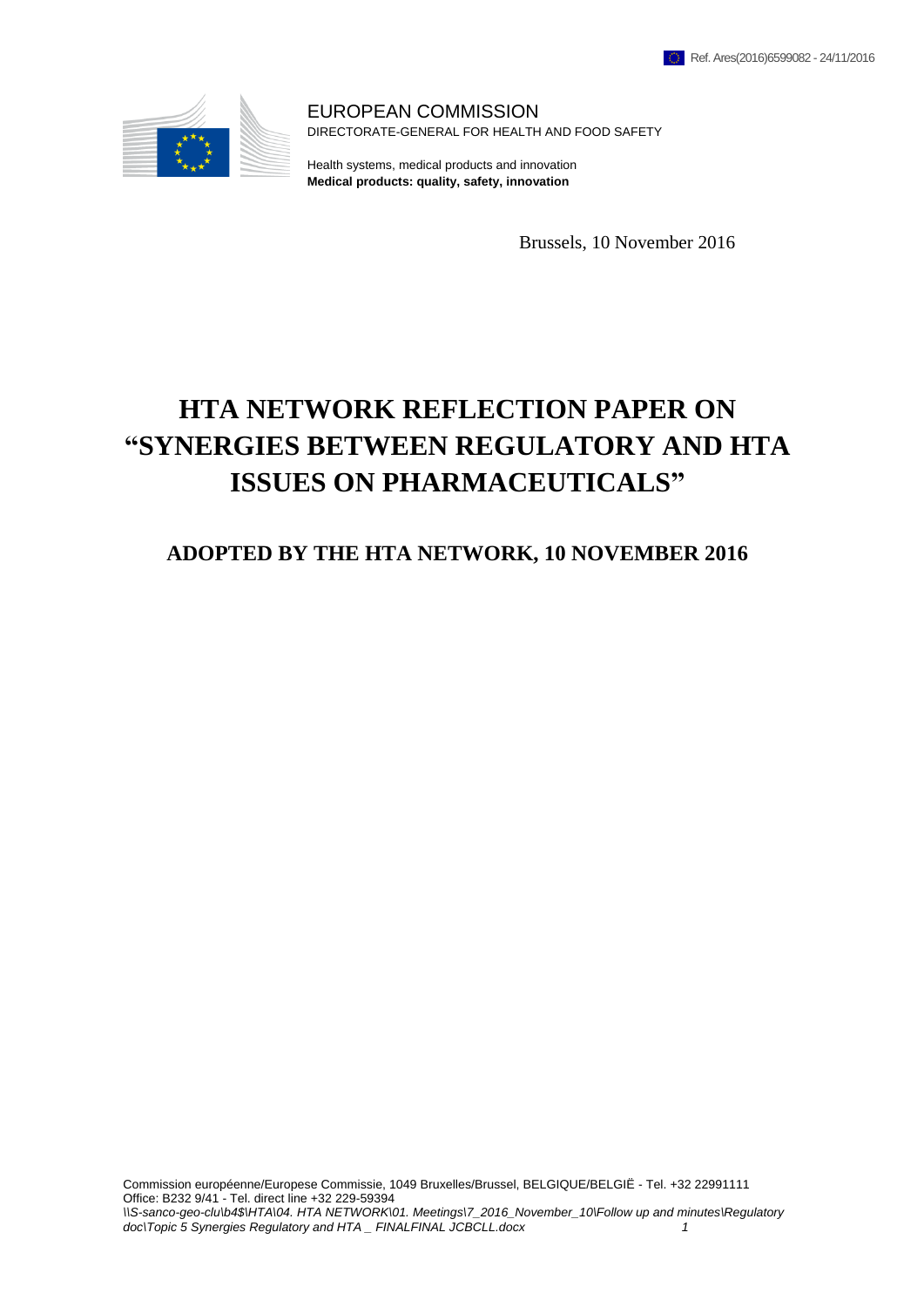#### **1. BACKGROUND AND OBJECTIVES OF THE REFLECTION PAPER**

In Section 2.3 of the HTA Network's Strategy<sup>1</sup>, the Network recognised that stronger synergies between developers of health technologies, regulators, HTA bodies and decision makers can contribute to a timely and comprehensive access to information and data throughout the entire life cycle of health technology (from start to end) which can result in important benefits for healthcare systems.

Acknowledging the different remits and aims of the different processes and stakeholders, this Reflection Paper on "The interaction between regulatory and HTA issues" aims at identifying activities along the **life-cycle** of health technologies in which cooperation between regulatory and HTA bodies can contribute to facilitating efficient access to effective, safe, innovative and added value technologies while guaranteeing the sustainability and predictability for healthcare systems.

This Reflection Paper will explore areas for possible synergies and actions to put in place for a closer cooperation. It should be noted that the topic is being addressed and discussed in the framework of several EU initiatives, including EUnetHTA JA3, IMI projects and European Medicines Agency (EMA). In the European Commission the Expert Group on Safe and Timely Access to Medicines for Patients (STAMP), composed of Member States, EMA and EEA countries, is also facilitating discussions relevant to the topics raised. This Reflection Paper will help in identifying areas that can be addressed in both the short and medium-long term in which cooperation can bring benefits. It also aims at identifying in which of the ongoing cooperation efforts such topics can be addressed. It should be noted that some of the topics addressed in the Paper are policy issues (e.g. unmet medical needs), therefore they will also benefit from policy discussions in appropriate fora.

This Reflection Paper recognises that regulatory and HTA agencies are organised differently across Member States. In regard to regulators, the Medicines Regulatory Network consists of the European Commission, the medicines regulatory authorities in the EU Member States and the European Economic Area (EEA) and the European Medicines Agency (EMA). EMA, through its Committees composed of experts from national competent authorities of the EU Member States, evaluates marketing applications for novel medicines. In some Member States the National Medicines Agency may be part of the same organisation responsible for HTA, reimbursement and pricing decisions, whereas in other Member States these bodies are separate organisations. Moreover, in some countries HTA and reimbursement may be organised at regional and/or at local levels instead of or as well as at a national level. Therefore, synergies and cooperation between HTA bodies and regulators can operate within a single Member State or across Member States and operate across different levels. The ongoing activities of the EUnetHTA Joint Action 3 will need to be taken into account in the implementation of any of the proposed actions.

 $\overline{a}$ 1 Strategy for EU Cooperation on Health Technology Assessment: [http://ec.europa.eu/health/technology\\_assessment/docs/2014\\_strategy\\_eucooperation\\_hta\\_en.pdf](http://ec.europa.eu/health/technology_assessment/docs/2014_strategy_eucooperation_hta_en.pdf)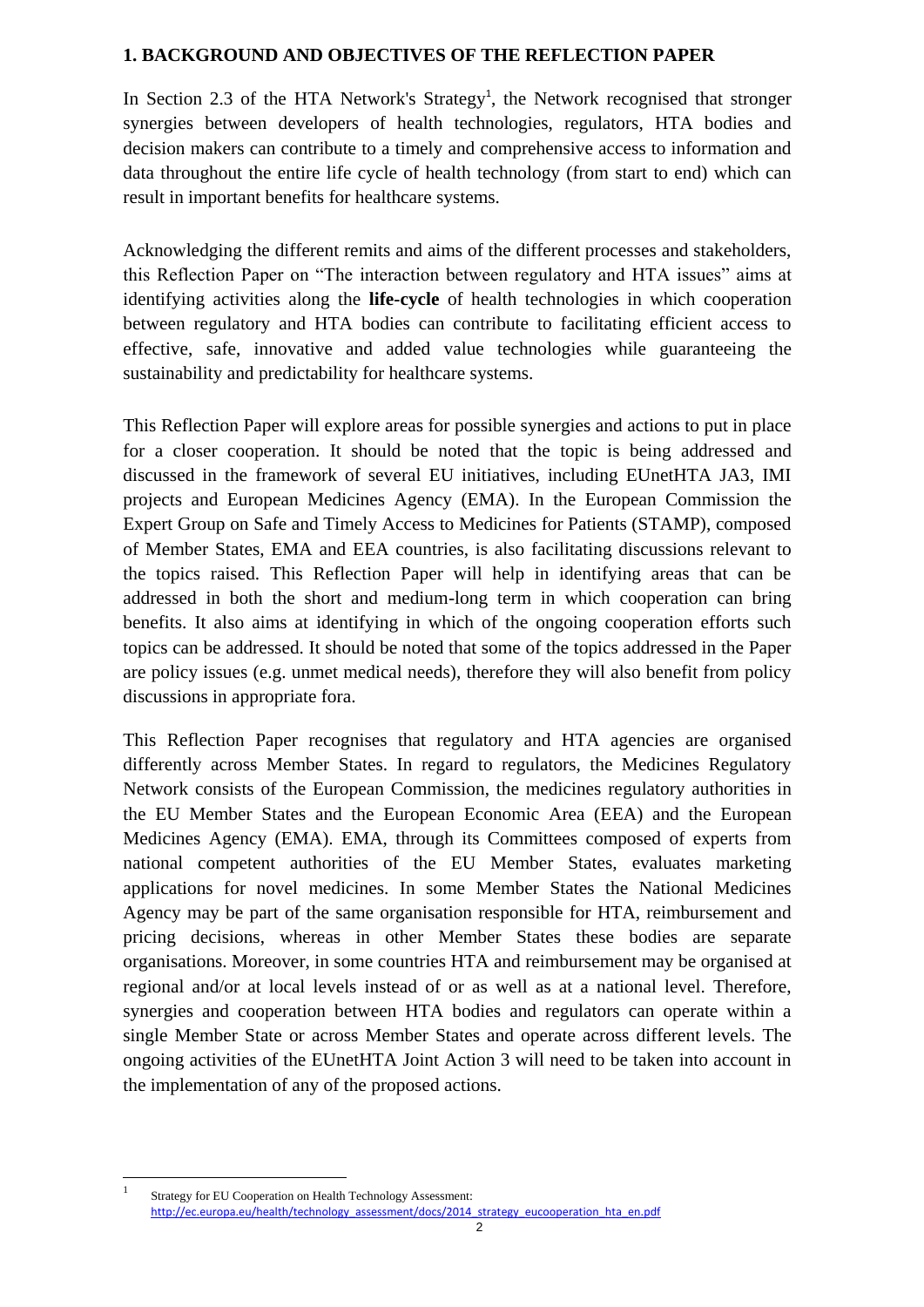Due to the significant differences between the pharmaceutical and medical devices sectors, the HTA Network Working Group decided to consider them separately and to **focus first on pharmaceuticals**.

## **2. INTERACTION BETWEEN REGULATORY AND HTA ISSUES**

When analysing the interaction between regulatory and HTA issues, three phases need to be distinguished: **a)** the **pre-marketing** phase, **b)** the phase of actual **market entry** and **c)** the **post-marketing** launch phase. However, it should be also noted that in several activities, while the distinction is useful, a continuous link between the different phases will need to be implemented. For example, generation of Real World Data may need to be considered in both the pre-marketing (e.g. definition of data to be collected) and postmarketing phases.

## **a) Pre-marketing phase**

During the pre-marketing phase the following areas for possible collaboration seem particularly noteworthy:

- Early dialogues/scientific advice with developers of pharmaceuticals involving regulators and HTAs are already in place (parallel scientific advice at EMA, early dialogues within EUnetHTA and at the national level). It is planned that the cross-European processes for parallel advice will become a single common model at the latest by the end of EUnetHTA JA3. Collaboration in defining the process of early dialogues/scientific advice would support the evidence generation suitable both for regulatory and HTA needs.
- Both regulators and HTA bodies take account of concepts such as unmet medical need and therapeutic innovation and should cooperate on the definition of these concepts and on the description of their application in various settings including the collection and integration of patient input and/or preferences into both processes.
- Where there may be evidence limitations, regulators and HTA bodies could jointly discuss with developers a plan how to generate further levels of evidence from various sources (including real world data, RCTs etc.), associated timelines and organizational responsibilities that meets the needs of all parties.
- Horizon scanning programmes for the identification of emerging therapies with potential added value, but uncertainty on clinical outcomes, could help identify critical elements that would benefit from being taken into account before marketing authorisation to optimise the likelihood of sustainable access.
- Foster research and dialogue with main stakeholders mainly in therapeutic areas with unmet medical needs.
- Foster cooperation on research needs which address regulatory and HTA issues (e.g. methodologies, such as novel study design, selection of comparators, validation and selection of endpoints and scientific guidelines, etc.  $2$ ).

 $\overline{a}$ 2 EUnetHTA Letter on Research activities: [https://eunethta.fedimbo.belgium.be/sites/5026.fedimbo.belgium.be/files/EUnetHTALetter%20to%20DG%20RI%20on%20HT](https://eunethta.fedimbo.belgium.be/sites/5026.fedimbo.belgium.be/files/EUnetHTALetter%20to%20DG%20RI%20on%20HTA%20in%20Horizon2020_final_20150312.pdf) [A%20in%20Horizon2020\\_final\\_20150312.pdf](https://eunethta.fedimbo.belgium.be/sites/5026.fedimbo.belgium.be/files/EUnetHTALetter%20to%20DG%20RI%20on%20HTA%20in%20Horizon2020_final_20150312.pdf)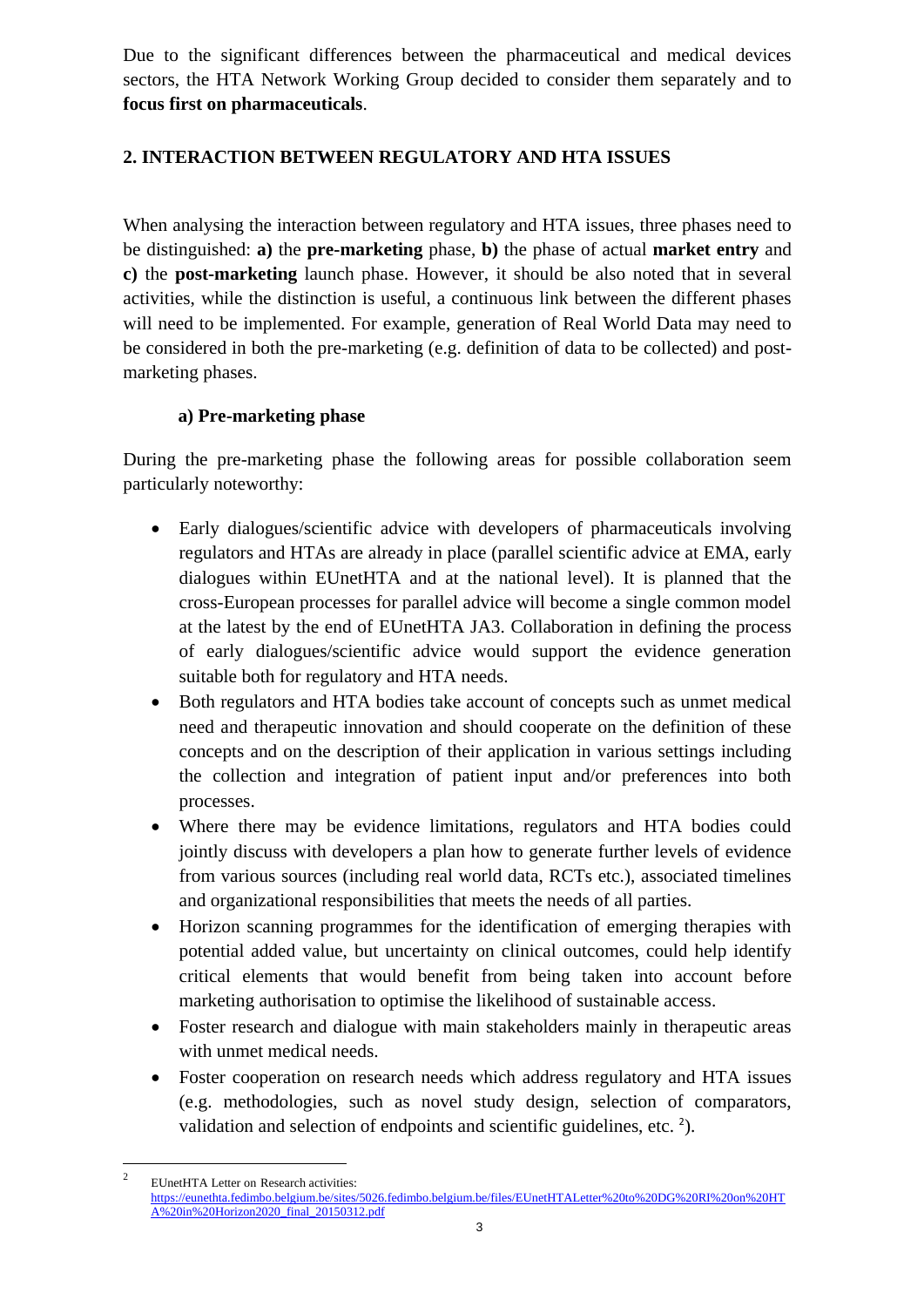#### **Action points to be addressed:**

1. Define the process of early dialogues/scientific advice in order to meet the needs of both, HTA and regulatory bodies, building on existing successful initiatives<sup>3</sup>, in cooperation with EUnetHTA JA3<sup>4</sup> , with developers of pharmaceuticals and other stakeholders with particular experience in this area.

Specifically, the following points could be addressed:

- financing of early dialogues/scientific advice in the long term, for example the possibility to implement a fee-for-service system taking into account existing rules in each specific member state
- defining how many and which HTAs bodies should take part in each procedure with the aim of maximising their involvement and contribution, considering that different needs may arise according to the subject of the dialogue
- handling different positions between HTA bodies and between regulators and HTA bodies (for example in the final advice document(s))
- examining the feasibility of a permanent supporting structure for coordination of HTA bodies and scientific discussion among HTA bodies performing early dialogues/scientific advice
- defining how to adequately involve relevant regional and/or local decision makers that exist within HTA whilst keeping an efficient and manageable process
- defining when and how to involve payers, health professionals and patients, as appropriate
- exploring suitable models to ensure initiation and conduct of early dialogues according to appropriate timelines based on considerations of specific needs in each particular case
- identifying and handling of interests declared.

2. Development of shared definitions for the concepts of unmet medical need and therapeutic innovation, bearing in mind the technical consequences for MSs and respecting different roles, remits and needs. Initiatives to support the development of shared definitions could include working together in specific areas, for example, connecting with EMA PRIME (PRIority MEdicines) scheme.<sup>5</sup> Other initiatives could include working together around adaptive pathways approach. Collaboration with IMI ADAPT-SMART and IMI GetReal projects should also be promoted in order to ensure that any new efforts are synergistic, including the use of realworld evidence.

 $\overline{a}$ 

<sup>3</sup> EUnetHTA Parallel Early Dialogues, SEED's early dialogues (http://www.eunethta.eu/seed), EMA-HTA bodies parallel scientific advice.

<sup>4</sup> EUnetHTA JA3 Work package 5:"Life cycle approach to improve Evidence Generation"

<sup>5</sup> PRIME is a scheme launched by EMA aiming at enhancing support for the development of medicines that target an unmet medical need and at enabling the accelerated assessment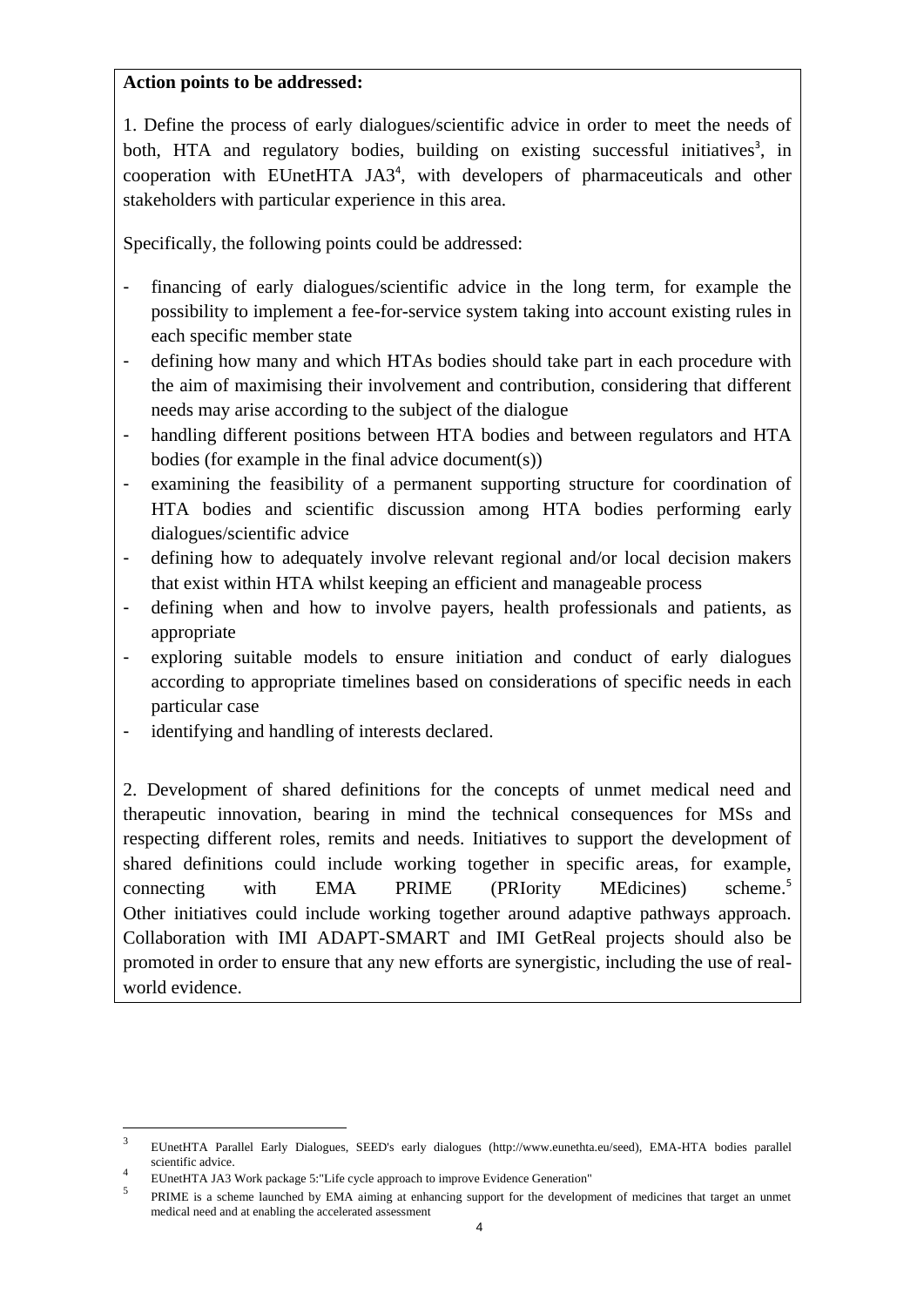3*.* Collaborate on the identification of therapeutic areas for which the medical need has not been sufficiently met yet and on the identification of emerging medicines through horizon scanning programmes for sharing early information, defining clear evidence requirements, and for identifying needs for further evidence generation (e.g. development and validation of patient reported outcomes).

4. Collaborate on the elaboration of therapeutic-area-specific guidelines, non-product specific qualification advice and opinions, and workshops in order to allow developers to generate evidence able to address both regulatory and HTA information needs.

## **b) Market Entry**

During the market entry phase the following issue seems particularly noteworthy:

- Sharing information on the different approaches of regulators and HTA bodies to identify the eligible population for a treatment,
- Early sharing of information between regulators and HTA bodies in order to facilitate efficient mechanisms for patient access to novel pharmaceuticals,
- Optimisation of the regulatory assessment reports (for example, structure and content) to better serve as reference for subsequent HTA.

## **Action points to be addressed:**

1. Differences may exist between populations for which the treatment is covered by health care systems as resulting from the national reimbursement decision processes, on one hand, and the labelled indication coming from the marketing authorization process, on the other hand. Consideration should be given to promoting initiatives that develop a shared understanding of how regulatory and HTA bodies develop wording for the treatment eligible population. Such initiatives could include sharing reasoning about decision making whilst respecting role, remits and needs of the different parties.

2. To support the production of joint work<sup> $6,7$ </sup>, identify and implement an agreement that allows for early sharing of information between regulators and HTA bodies in order to support effective, efficient, and timely HTA processes and to facilitate efficient mechanisms for patient access to novel pharmaceuticals (e.g. to allow confidential provision of the Committee for Medicinal Products for Human Use (CHMP) assessment report (210 day report) to HTA bodies at the time of CHMP opinion, before publication of the European public assessment reports - EPAR). A legal arrangement for a structured process should be defined and put in place.

3. Collaboration on the optimisation of regulatory assessment reports to further improve data displays and structure and ensure that information relevant for HTA is included in the report, including multiple therapeutic indications.

 6 EUnetHTA JA3 Work package 4:"Joint Production"

<sup>7</sup> Joint Work (definition from "HTA Strategy"): activities in which countries and/or organisations work together in order to prepare shared products or agreed outcomes. These may include, for example, literature reviews, structured information for rapid or full HTAs, early dialogues or scientific advice on R&D planning and study design. Joint Work aims at supporting Member States in providing objective, reliable, timely, transparent, comparable and transferable information and enables an effective exchange of this information.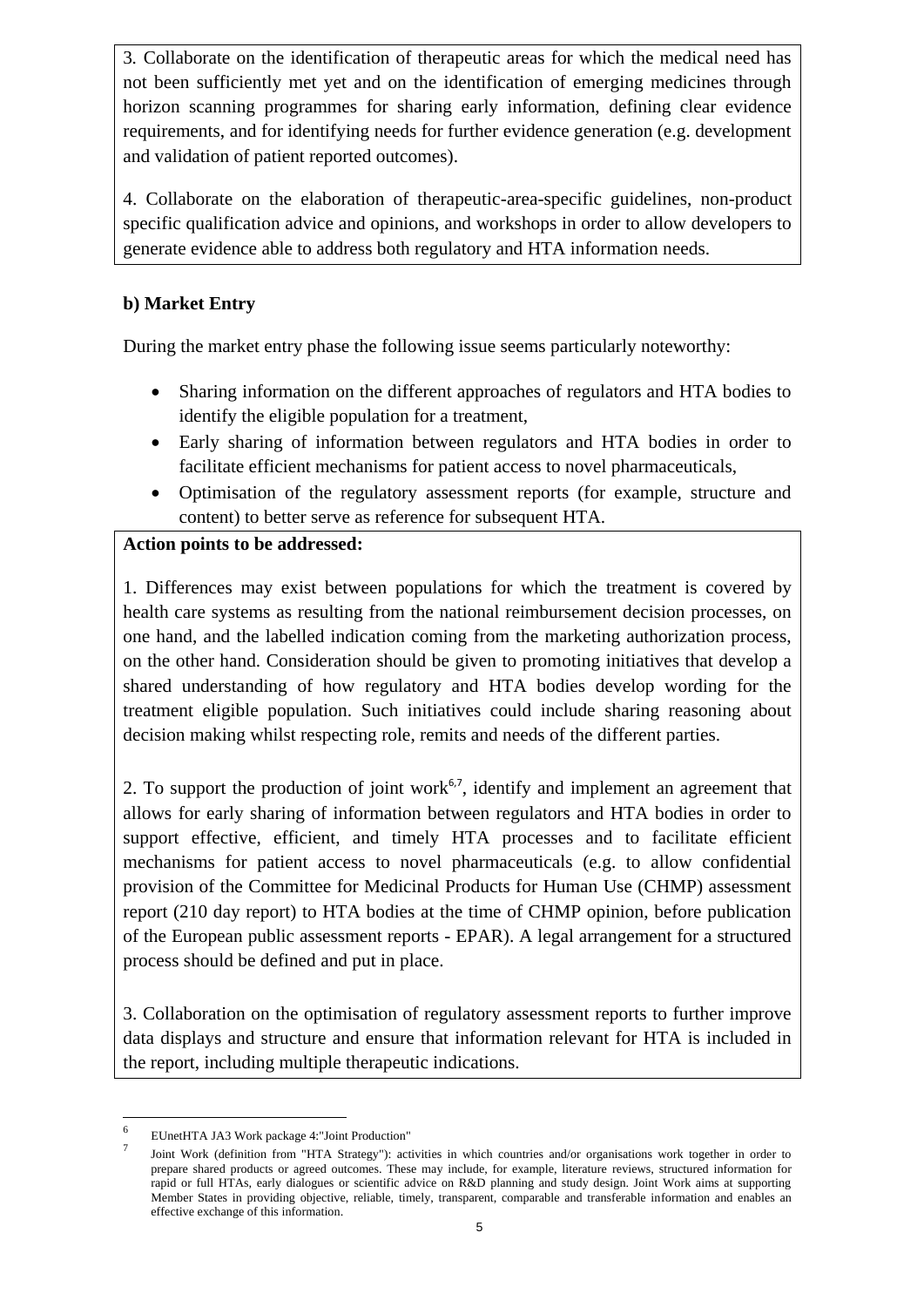## **c) Post Marketing - Real world effectiveness and safety**

During the post-marketing authorisation phase the following issues are noteworthy:

- Initiatives to jointly provide guidance on the design of post-marketing authorisation studies that can fulfil both regulatory and HTA information needs in reasonable timelines,
- Develop a concept for "late dialogues" with manufacturers in order to facilitate core collaborating activities in the post marketing phase,
- Collaboration around real world data (RWD) generation, including mechanisms to facilitate greater engagement of pharmaceutical companies in data collection and maintenance and sharing of periodic benefit-risk assessment reports and therapeutic value re-assessments.

## **Action points to be addressed:**

 $\overline{a}$ 

1. Identify processes to appropriately involve HTA bodies in the definition of data to be collected so as to avoid developers' duplication of efforts in the post-launch evidence generation phase. Examples include post-authorisation efficacy studies (PAESs) and post-authorisation safety studies (PASS). The process shall respect role, remits and regulatory requirements of the different players. It should be linked to the parallel advice platform.

2. Support initiatives addressing issues related to the quality, analysis, and (re-)use of RWD in assessments/re-assessments of pharmaceuticals as well as common methodological tools development. A further important issue to be discussed is which entities could be relied on for sharing the cost for any collaborative data collection.

3. Promote collaboration in the definition of data to be collected (i.e. minimum dataset) in registries, including medicines following the adaptive pathways approach<sup>8</sup>. Collaboration should also involve registry owners and should take into account the organisational differences across European healthcare systems and the need for national structures and/or regulations for the collection of additional relevant post-marketing data. Furthermore, collaboration may explore the potential for using additional sources for the collection of real world data, such as data derived from electronic patient records.

```
: http://www.ema.europa.eu/ema/index.jsp?curl=pages/regulation/general/general_content_000601.jsp
```
<sup>8</sup> Adaptive pathways is a scientific concept developed by EMA for medicine development and data generation which would allow for early and progressive patient access to a medicine. The approach makes use of the existing EU regulatory framework for medicines.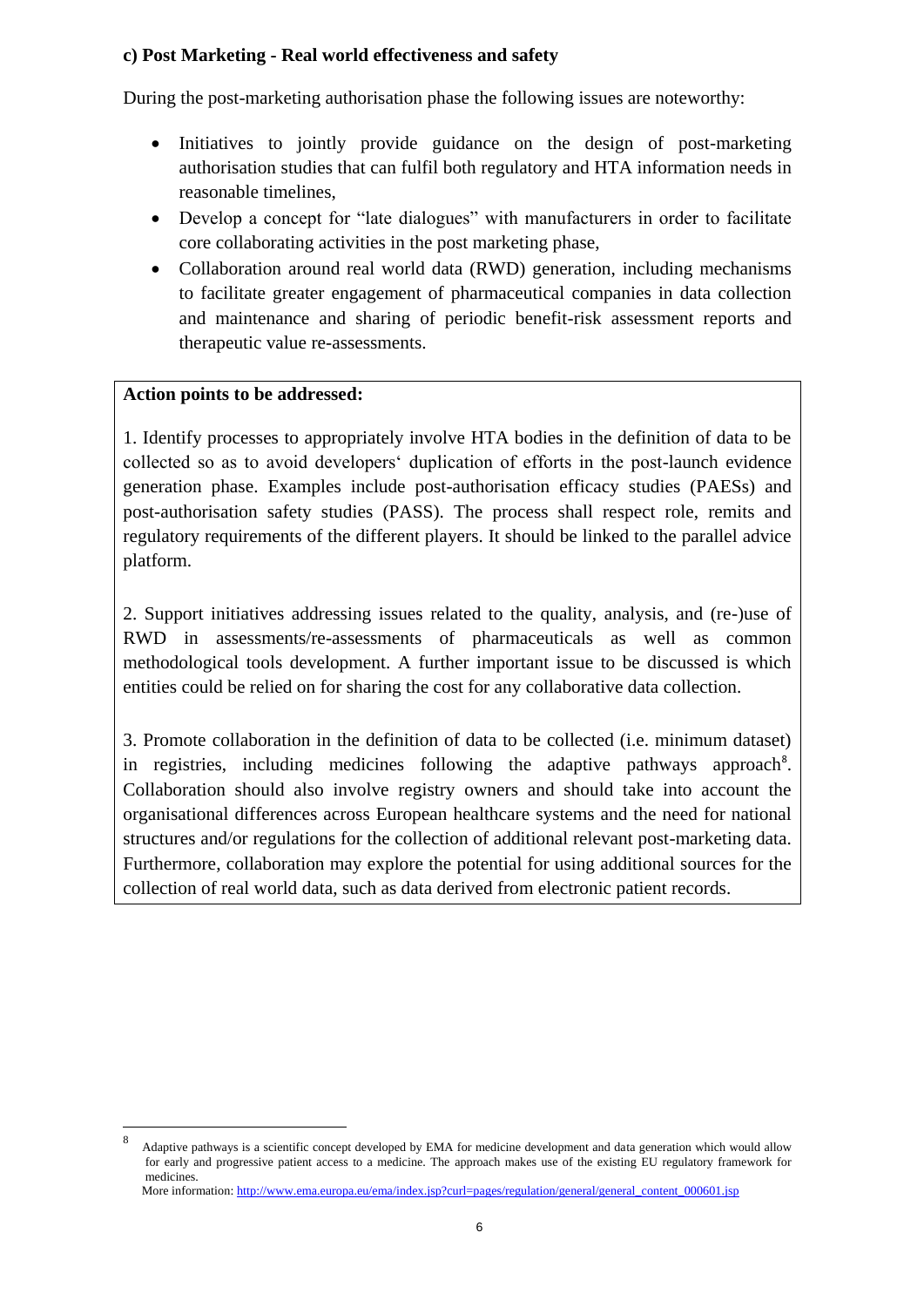4. Identify the main barriers (practical, legal, ethical, IT) for the analysis of data coming from different registries and develop common strategies in order to overcome the barriers identified. This activity will build on the results from PARENT Joint Action<sup>9</sup>, IMI GetReal<sup>10</sup> and shall ensure the cooperation with EUnetHTA JA3, European Network of Centres for Pharmacoepidemiology and Pharmacovigilance (EnCePP) and EMA Registry Task Force.

5. Collaboration in monitoring and surveillance of novel pharmaceuticals under real world conditions including the use of post-marketing studies and registries. Initiatives could include collaborative pilot studies in specific disease areas and on specific products.

## **Other areas of cooperation identified by the Working Group**

The working group identified a number of other areas for which cooperation between regulatory and HTA bodies would seem useful $11$ :

- Orphan medicinal products (for example consultation on off label use; clinical benefit concept)
- Personalised medicine. This topic can be further developed taking into account Council Conclusions  $(2015)$  on Personalised medicine<sup>12</sup>, especially with reference to the needs to "develop or adjust, where necessary, procedures aiming to evaluate the impact of personalised medicine, in particular health technology assessment (HTA) procedures".
- Vaccines

Additional areas might be considered in the future, depending on priorities and resources:

- Involvement of patients and health care professionals understanding patient preferences within a given therapeutic area.
- Defining which PRO (Patient Reported Outcome)/QoL (quality of life) tools would be valuable for both parties, and if necessary developing new tools that meet the needs of both parties; greater involvement of health care professionals in planning introduction of new therapies, and others.

## **Action points to be addressed:** *(to be further identified)*

1. For pharmaceuticals with small target patient populations such as orphan drugs and personalised medicines, there is a role for HTA and regulatory agencies to work together to provide guidance to design studies and registries so that sufficient evidence is collected to answer the research questions arising along the life cycle of the medical product, taking into account some of the inherent feasibility limitations related to small populations.

 $\overline{a}$ 9 PARENT Joint Action[: http://patientregistries.eu/](http://patientregistries.eu/)

<sup>10</sup> IMI GetReal[: https://www.imi-getreal.eu/](https://www.imi-getreal.eu/)

<sup>11</sup> Details on the objectives of each area will be defined in upcoming discussions of the HTA Network  $\frac{12}{12}$ 

<sup>12</sup>Council Conclusions: http://data.consilium.europa.eu/doc/document/ST-15054-2015-INIT/en/pdf